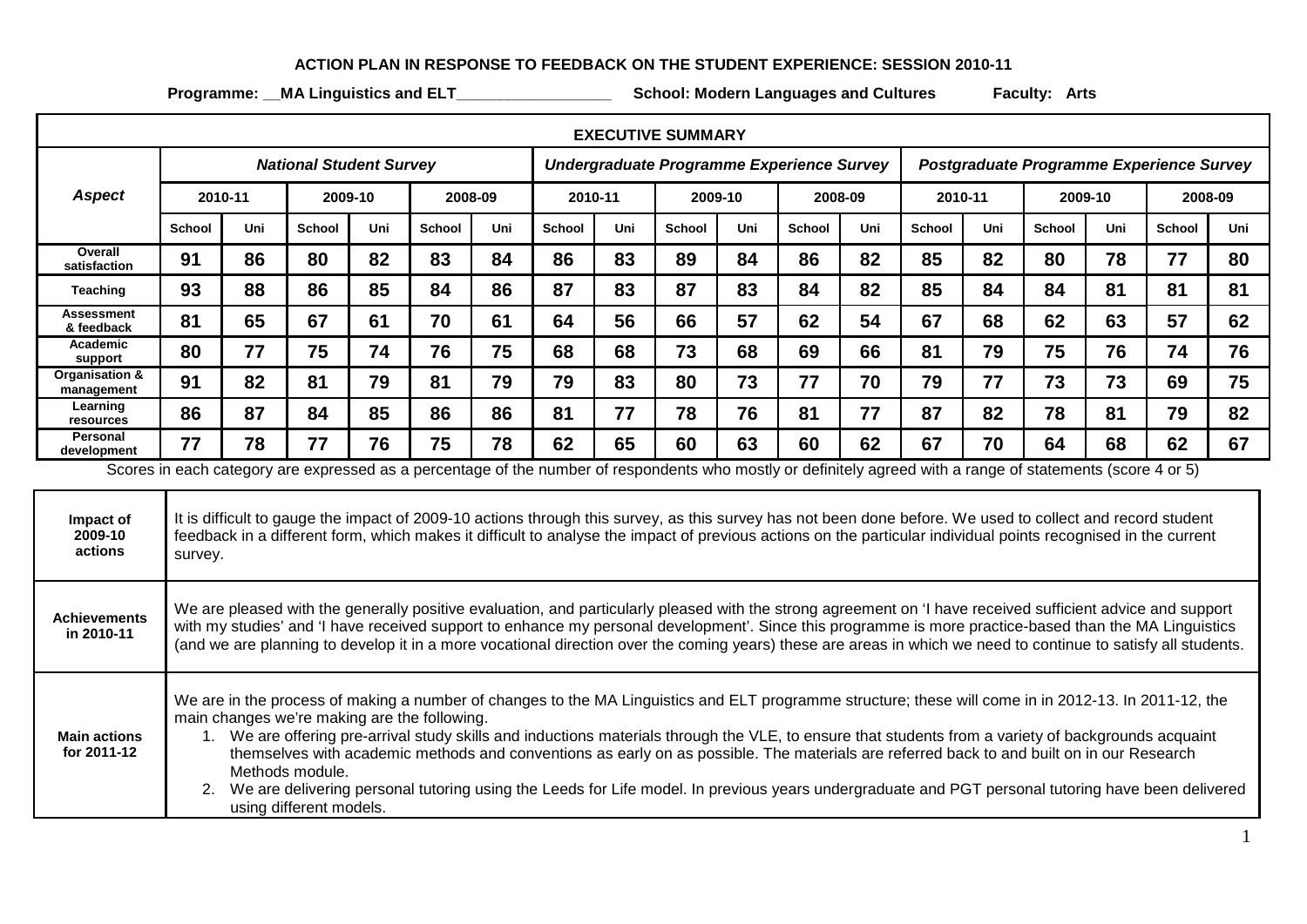| 3. We are for the first time offering an online student handbook, in line with other online handbooks offered across SMLC. |
|----------------------------------------------------------------------------------------------------------------------------|
|                                                                                                                            |
|                                                                                                                            |

The School's full action plan may be accessed via the following link: [www.lts.leeds.ac.uk/respondingtoyourfeedback/school.html](http://www.lts.leeds.ac.uk/respondingtoyourfeedback/school.html)

## **ACTION PLAN IN RESPONSE TO FEEDBACK ON THE STUDENT EXPERIENCE: SESSION 2010-11**

**Programme:** MA Linguistics **School:** Modern Languages and Cultures **Faculty:** Arts

| <b>Aspect</b>                     | Progress with actions in response to 2009-10<br>feedback and indication of impact                                                                                                                                                                                                                                         | Issues raised in 2010-11 feedback                                                                                                                                                                                             | Planned response in 2011-12                                                                                                                                                                                                                                                                                                                                                                                                                                                                                                                                                                                        |
|-----------------------------------|---------------------------------------------------------------------------------------------------------------------------------------------------------------------------------------------------------------------------------------------------------------------------------------------------------------------------|-------------------------------------------------------------------------------------------------------------------------------------------------------------------------------------------------------------------------------|--------------------------------------------------------------------------------------------------------------------------------------------------------------------------------------------------------------------------------------------------------------------------------------------------------------------------------------------------------------------------------------------------------------------------------------------------------------------------------------------------------------------------------------------------------------------------------------------------------------------|
| Overall<br>satisfaction           | As this survey has not been done before, it is<br>difficult to gauge the impact of actions in response<br>to previous feedback on this particular point.                                                                                                                                                                  | We see no cause for concern on this particular<br>point.                                                                                                                                                                      | Since we see no cause for concern on this point,<br>we are not planning particular actions.                                                                                                                                                                                                                                                                                                                                                                                                                                                                                                                        |
| <b>Teaching</b>                   | We have been working on a general review of our<br>MA provision over the last two years. We now<br>have an agreed structure of the revised MA<br>Linguistics and ELT programme, and will<br>implement this in 2012-13. Changes to our<br>research methods provision have already made<br>their way into current teaching. | We see no cause for concern on this particular<br>point.                                                                                                                                                                      | We are offering pre-arrival study skills and<br>inductions materials through the VLE, to ensure<br>that students from a variety of backgrounds<br>acquaint themselves with academic methods and<br>conventions as early on as possible. The<br>materials are referred back to and built on in our<br>Research Methods module.                                                                                                                                                                                                                                                                                      |
| <b>Assessment</b><br>and feedback | As this survey has not been done before, it is<br>difficult to gauge the impact of actions in response<br>to previous feedback on this particular point.                                                                                                                                                                  | Bearing in mind we are looking at three students'<br>responses only, we can say that not all found our<br>assessment instructions and feedback clear, and<br>not all thought our assessment and marking<br>methods were fair. | It is difficult to know what the precise source of<br>dissatisfaction in this area might have been, but<br>we are doing a number of things that might<br>address it. First, the improvements to Research<br>Methods will give students a better impression of<br>what is expected of them in doing research, and<br>therefore a better foundation for interpreting<br>feedback on assessed work. Second, we are<br>considering changes to our main feedback sheet<br>to emphasise strengths and generic skills<br>displayed in the work more. Third, we are making<br>a general effort across our programmes to be |